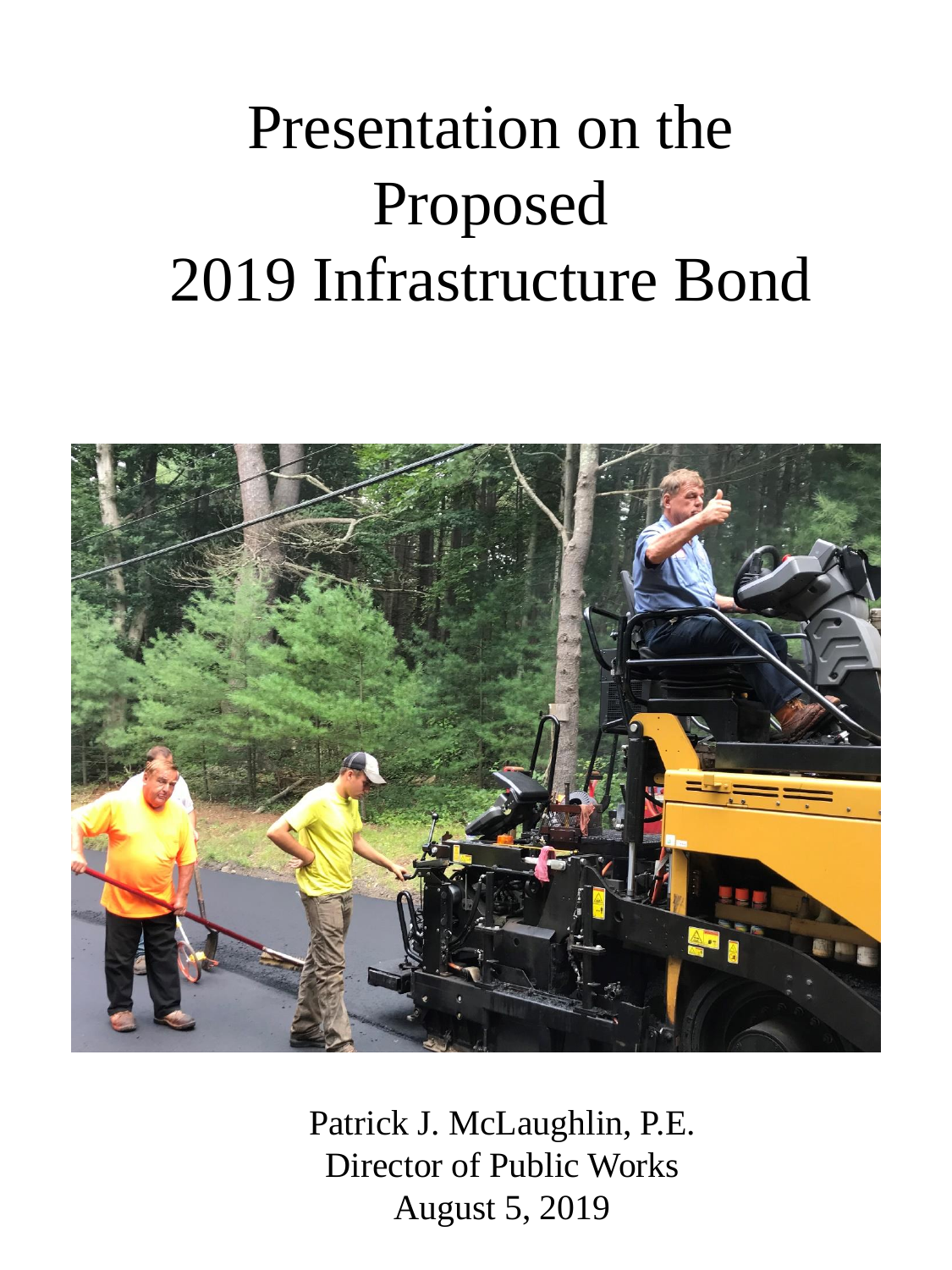The Public Works Department is proposing a \$ 5,000,000 infrastructure bond to continue its work in maintaining critical City infrastructure.

These Funds will be used for reconstructing and resurfacing City streets, replacement of the Sherman Street Bridges, rehabilitating major and minor bridges and culverts, safety improvements, and other infrastucture improvement projects as they arise.

This bond initiative is supported by the Public Works & Capital Improvements Committee and the Commission on the City Plan (CCP).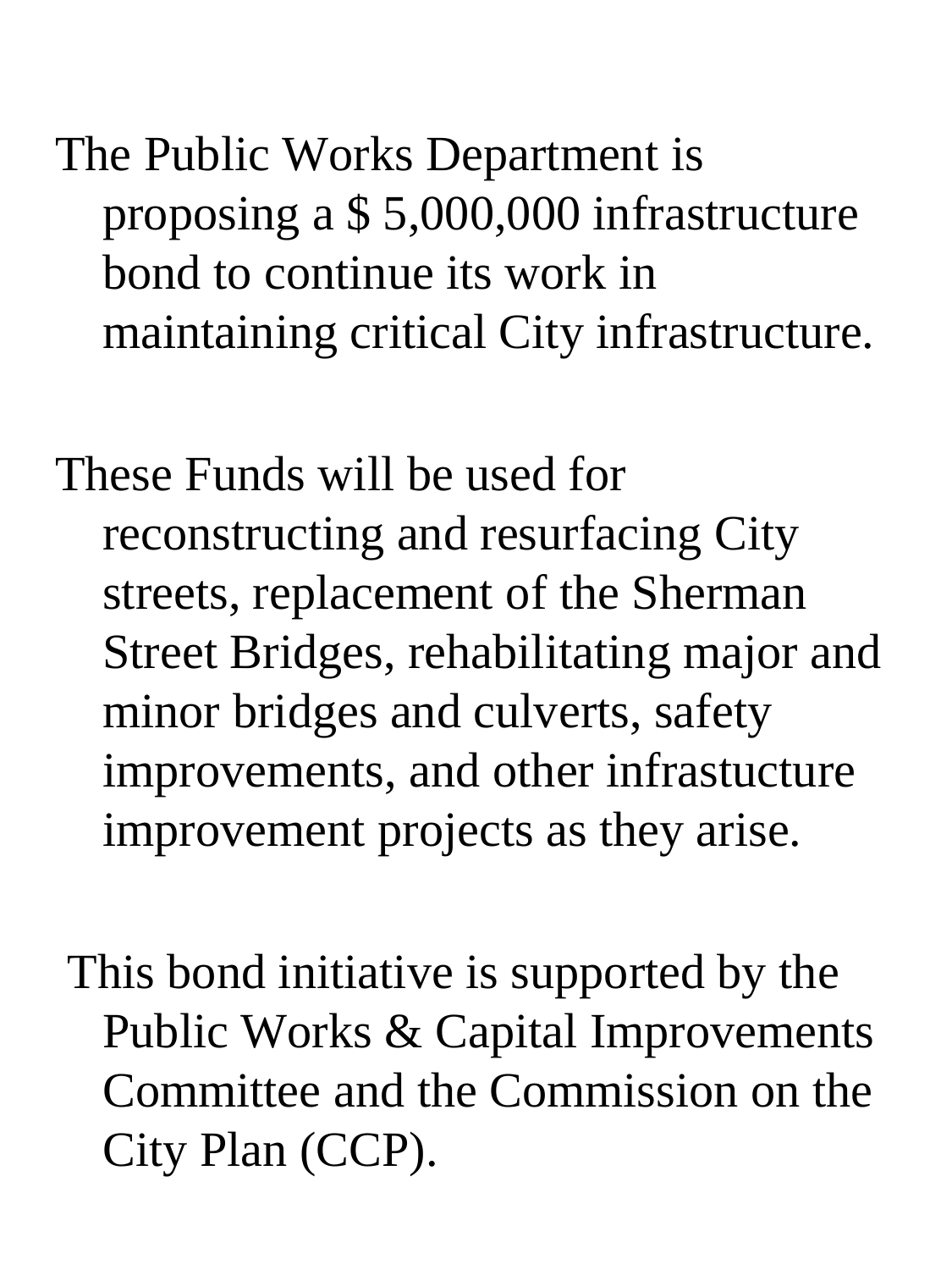The balance of the previous infrastructure bond at the end of the current construction season will be less than \$3M. Given the fact that the city is responsible for 162 miles of roads, the city strives to pave at least 6 to 8 miles of roadway per year. This is in line with our goal of resurfacing of our roads on a 20

year cycle. This type of effort requires an expenditure of nearly \$2.5M per year.

In addition to having funds available to reconstruct our roadways, the city is responsible for a 10% share of the reconstruction of the Sherman Street bridges. The current estimate for this project is \$10M, with the city's share being approximately \$1M. It is necessary for the city to have this money available when the design is completed and the project is ready for advertising.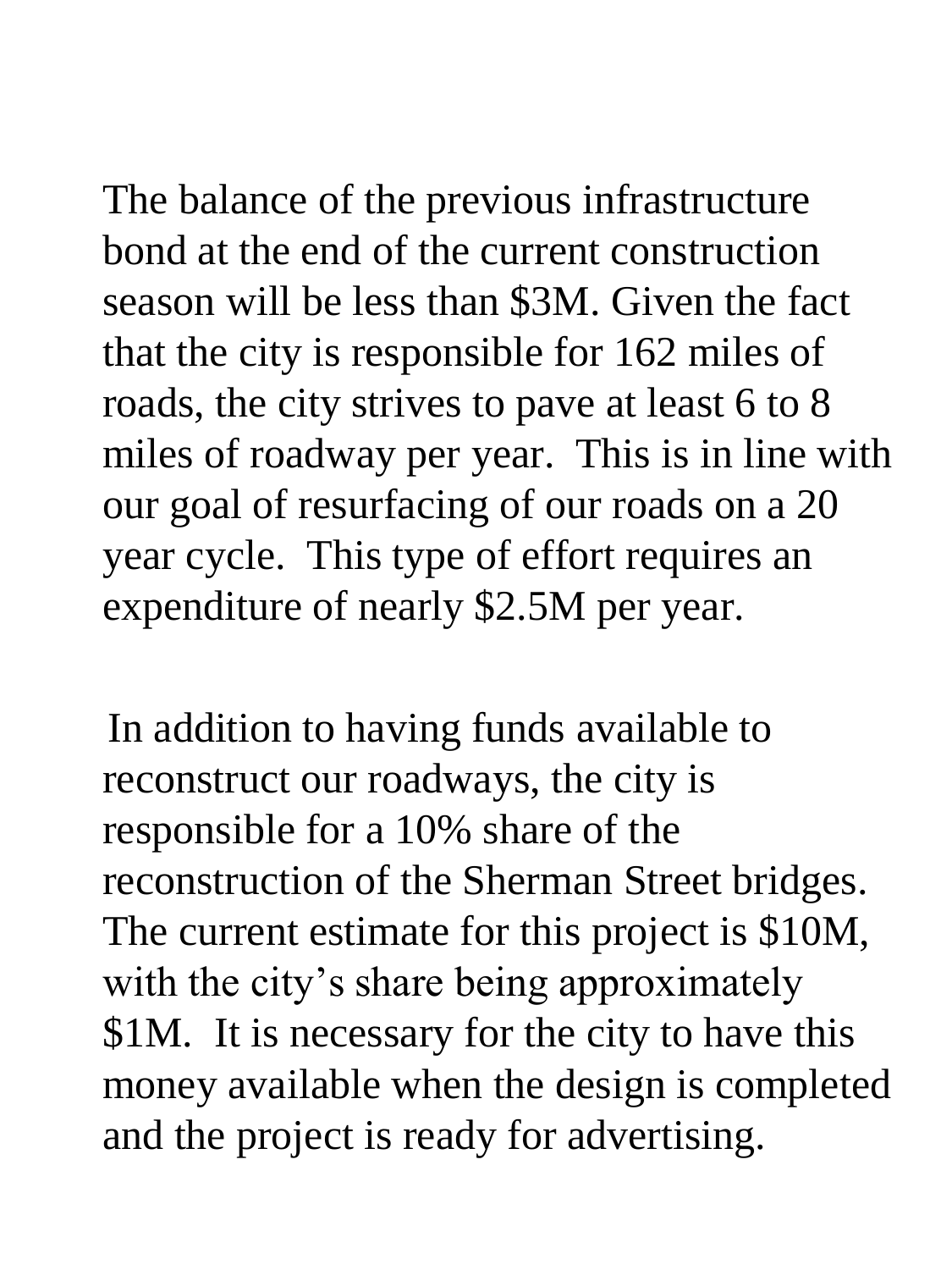# Proposed Expenditures

| <b>PROPOSED PAVING LOCATIONS</b> |      |      |      |            |                       |
|----------------------------------|------|------|------|------------|-----------------------|
|                                  |      |      |      | <b>SUB</b> |                       |
|                                  | 2020 | 2021 | 2022 | TOTALS     | <b>ESTIMATED COST</b> |
| <b>NORWICHTOWN AREA</b>          |      |      | 2.45 | 2.45       | \$<br>858,480         |
| <b>THAMESVILLE AREA</b>          | 0.39 | 2.88 |      | 3.27       | \$<br>1,145,808       |
| <b>GREENVILLE AREA</b>           |      | 1.01 |      | 1.01       | \$<br>353,904         |
| <b>CENTRAL AREA</b>              | 0.89 | 0.45 | 0.78 | 2.12       | \$<br>742,848         |
| <b>EAST SIDE AREA</b>            |      | 0.96 |      | 0.96       | \$<br>336,384         |
| <b>WEST SIDE AREA</b>            |      | 1.97 | 0.43 | 2.4        | \$<br>840,960         |
| <b>TAFTVILLE AREA</b>            |      |      | 0.92 | 0.92       | \$<br>322,368         |
| <b>EAST GREAT PLAIN AREA</b>     | 2.77 |      |      | 2.77       | \$<br>970,608         |
| <b>LAUREL HILL AREA</b>          | 2.01 |      |      | 2.01       | \$<br>704,304         |
| <b>YANTIC AREA</b>               |      | 0.04 | 1.17 | 1.21       | \$<br>423,984         |
| <b>PLAIN HILL AREA</b>           |      |      | 0.85 | 0.85       | \$<br>297,840         |
| <b>TOTAL PAVING (in miles)</b>   | 6.06 | 7.31 | 6.6  | 19.97      | \$<br>6,997,488       |

#### **OTHER INFRASTRUCTURE PROJECTS**

| <b>Sherman Street Bridge</b>                                | 1,000,000 |
|-------------------------------------------------------------|-----------|
| <b>Rehabilitation of various minor bridges and culverts</b> | 500,000   |
| <b>Sidewalks</b>                                            | 300,000   |
| Safety Improvements (guiderails)                            | 200,000   |
|                                                             | 8,997,488 |

#### TOTAL ESTIMATED 2019 INFRASTRUCTURE BOND EXPENDITURES \$ 8,997,500

The roads which have been identified are tentative only. Specific roads are subject to change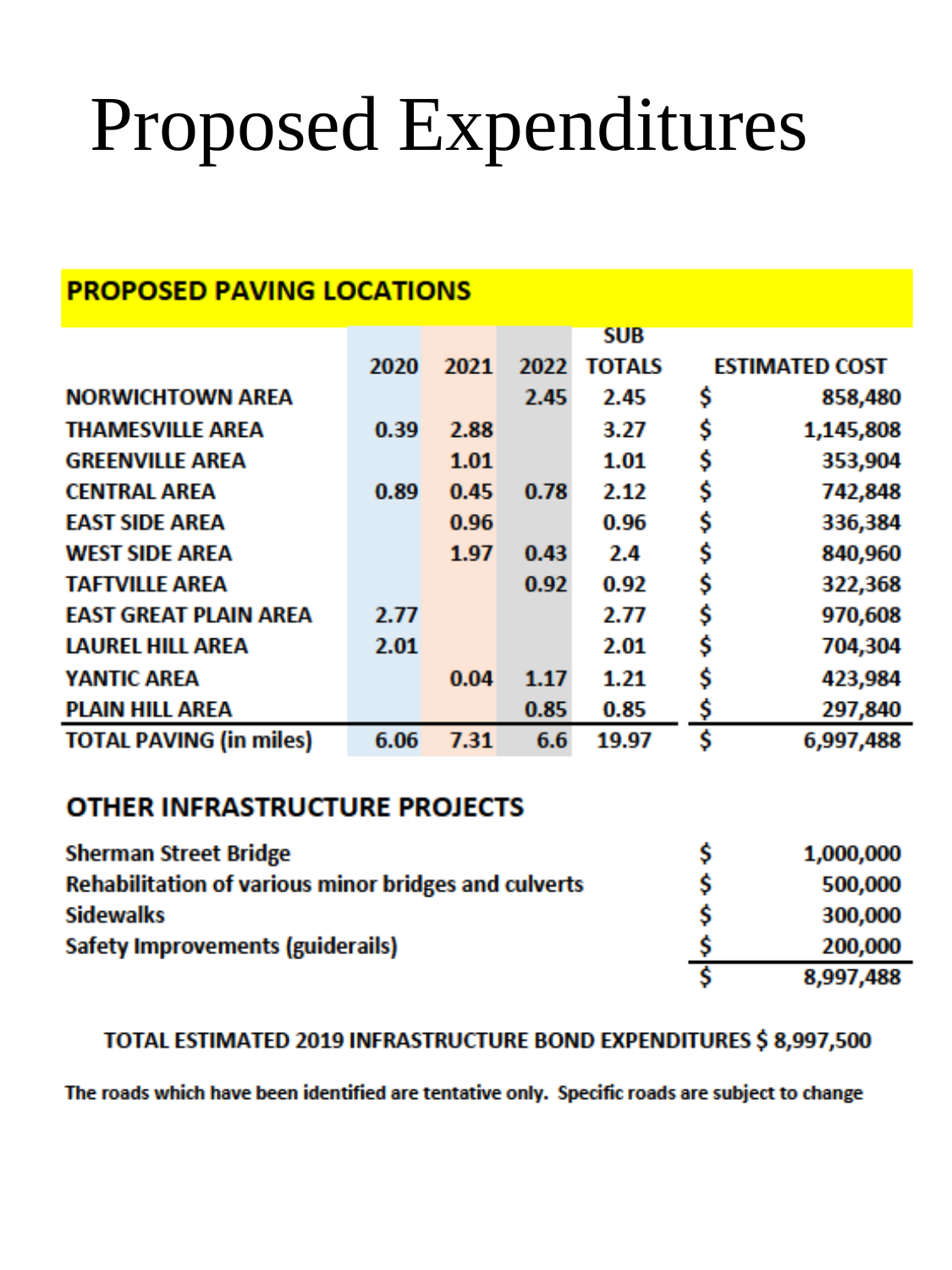### PROJECTED 3 YEAR PAVING PLAN

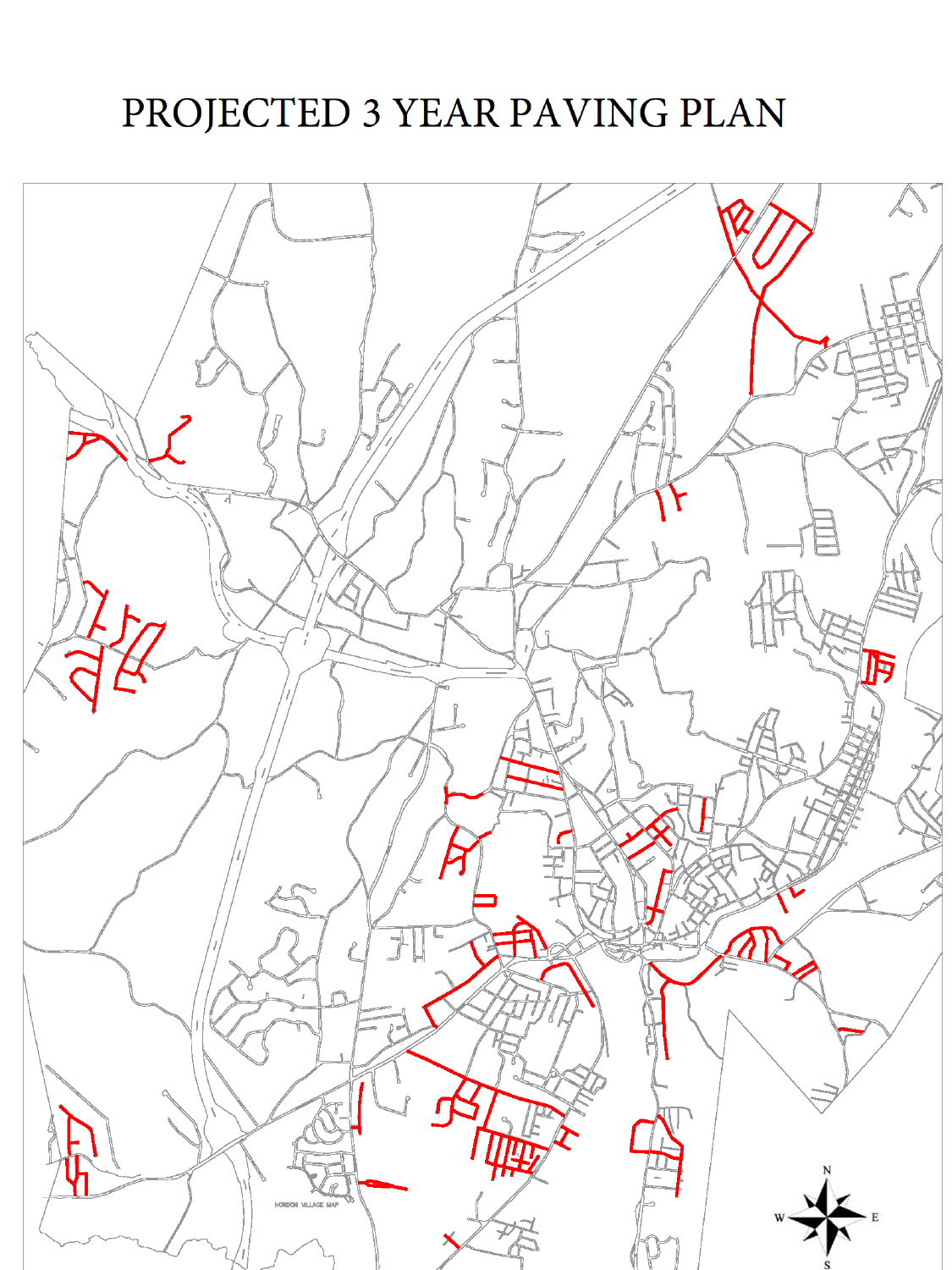| <b>2020 PROPOSED PAVING</b>                              |              |                            |              |  |
|----------------------------------------------------------|--------------|----------------------------|--------------|--|
|                                                          |              |                            |              |  |
| <b>EAST GREAT PLAIN</b>                                  | <b>MILES</b> | <b>LAUREL HILL AREA</b>    | <b>MILES</b> |  |
| <b>Patrick Place</b>                                     | 0.07         | <b>Spruce Street</b>       | 0.45         |  |
| Lauren Lane                                              | 0.26         | Talman Ave                 | 0.46         |  |
| <b>Woodlawn Terrace</b>                                  | 0.15         | <b>Thermos Ave</b>         | 0.33         |  |
| <b>Teddy Lane</b>                                        | 0.22         | <b>Crouch Ave</b>          | 0.31         |  |
| Country Dr.                                              | 0.16         | Garfield Ave               | 0.27         |  |
| <b>Stone Cliff Lane</b>                                  | 0.05         | <b>Laurel Heights Road</b> | 0.19         |  |
| Carey Lane                                               | 0.21         |                            | 2.01         |  |
| <b>Coit Street</b>                                       | 0.19         | <b>WEST THAMES AREA</b>    |              |  |
| <b>Pearl Street</b>                                      | 0.19         | Jefferson Avenue           | 0.10         |  |
| <b>Ann Street</b>                                        | 0.14         | <b>Shipping Street</b>     | 0.10         |  |
| <b>Fairmount Street</b>                                  | 0.15         | <b>Rose Street</b>         | 0.08         |  |
| <b>Western Avenue</b>                                    | 0.29         | <b>South Street</b>        | 0.08         |  |
| Carlson St.                                              | 0.09         | <b>Trading Cove Dr.</b>    | 0.28         |  |
| Overlook Rd.                                             | 0.09         | <b>Aqua Street</b>         | 0.03         |  |
| Fairview Ave.                                            | 0.12         | <b>Shore Road</b>          | 0.08         |  |
| <b>Monroe Street</b>                                     | 0.07         |                            | 0.39         |  |
| Alms house Lane                                          | 0.07         |                            |              |  |
| <b>Grant Court</b>                                       | 0.25         | <b>TOTAL</b>               | 6.06         |  |
|                                                          | 2.77         |                            |              |  |
| <b>CENTRAL AREA</b>                                      |              |                            |              |  |
| <b>Raymond Place</b>                                     | 0.03         |                            |              |  |
| <b>Freeman Ave</b>                                       | 0.14         |                            |              |  |
| <b>Warren St</b>                                         | 0.2          |                            |              |  |
| <b>Vine Street</b>                                       | 0.12         |                            |              |  |
| <b>Chestnut Street</b>                                   | 0.31         |                            |              |  |
| <b>Willow Street</b>                                     | 0.09         |                            |              |  |
|                                                          | 0.89         |                            |              |  |
|                                                          |              |                            |              |  |
| The roads which have been identified are tentative only. |              |                            |              |  |
| Specific roads are subject to change                     |              |                            |              |  |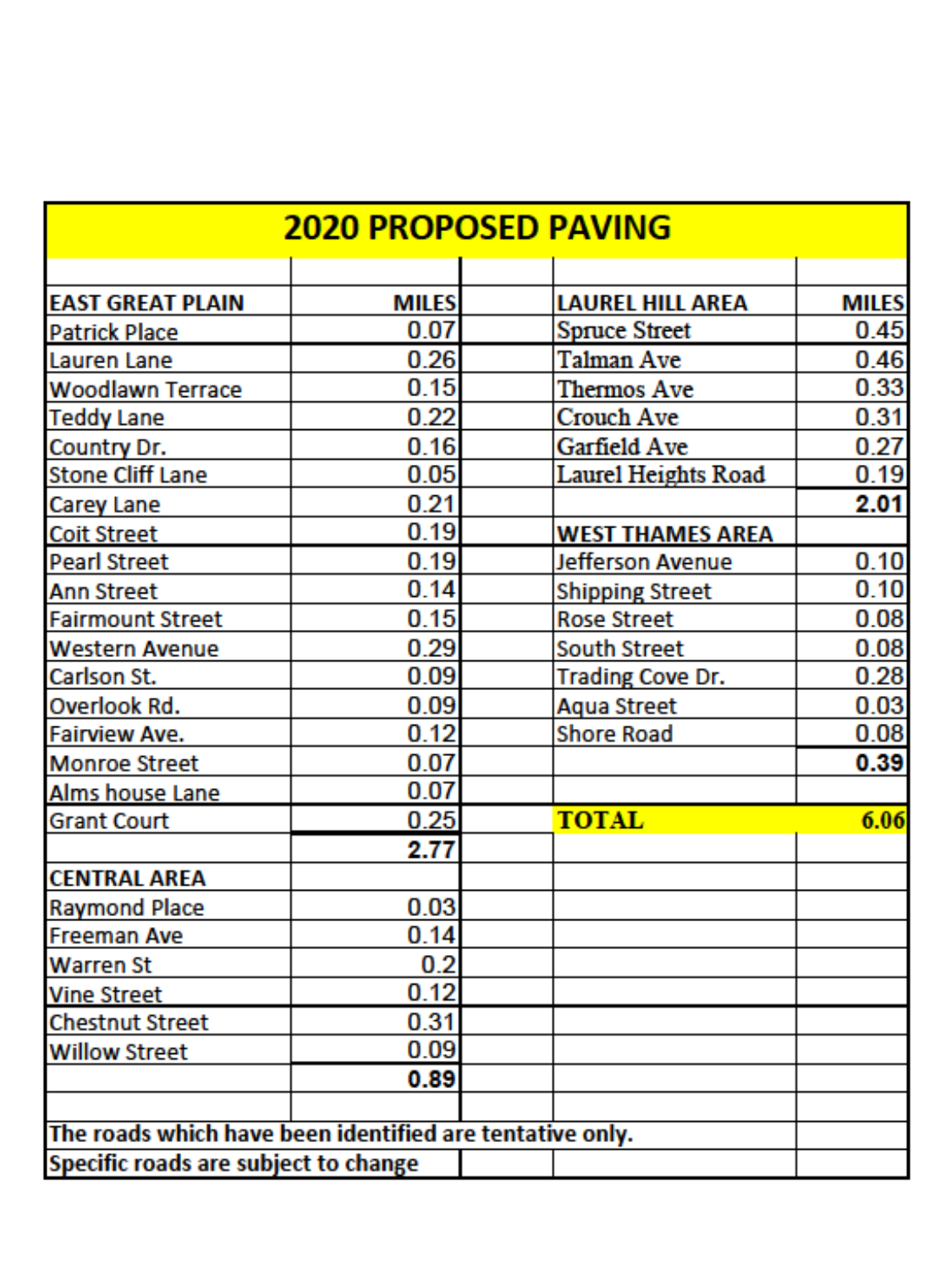| <b>2021 PROPOSED PAVING</b>                              |      |                      |      |  |
|----------------------------------------------------------|------|----------------------|------|--|
|                                                          |      |                      |      |  |
| <b>GREENVILLE</b>                                        |      | <b>THAMESVILLE</b>   |      |  |
| South Golden                                             | 0.08 | Westwook Park        | 0.14 |  |
| <b>Erin Street</b>                                       | 0.05 | <b>Clifton Place</b> | 0.19 |  |
| <b>White Street</b>                                      | 0.05 | <b>Stanley Place</b> | 0.1  |  |
| <b>Larry Street</b>                                      | 0.15 | Oakwood Knoll        | 0.15 |  |
| <b>Harvard Terrace</b>                                   | 0.16 | Pembroke Ave         | 0.11 |  |
| <b>Lois St</b>                                           | 0.16 | Elizabeth St. Ext.   | 0.14 |  |
| <b>Margerie St</b>                                       | 0.17 | <b>Wilmot Ave</b>    | 0.2  |  |
| Sylvester St                                             | 0.16 | <b>Allyn Ave</b>     | 0.38 |  |
| <b>Tilton St</b>                                         | 0.03 | Ann Ave.             | 0.05 |  |
|                                                          | 1.01 | Edgewood dr.         | 0.12 |  |
|                                                          |      | <b>Perry Ave</b>     | 0.24 |  |
| <b>YANTIC AREA</b>                                       |      | <b>Curran St</b>     | 0.16 |  |
| Chapel hill road                                         | 0.04 | Commodore st         | 0.15 |  |
|                                                          |      | <b>Sylvan Street</b> | 0.47 |  |
| <b>WEST SIDE AREA</b>                                    |      | <b>Gallup st</b>     | 0.05 |  |
| <b>Maple Street</b>                                      | 0.67 | <b>Regina St</b>     | 0.07 |  |
| <b>Wiley Street</b>                                      | 0.15 | <b>Evans</b>         | 0.08 |  |
| <b>High Street</b>                                       | 0.43 | <b>Hunt St</b>       | 0.08 |  |
| <b>Forest Street</b>                                     | 0.14 |                      | 2.88 |  |
| <b>Melrose Park Road</b>                                 | 0.25 |                      |      |  |
| Jones ave                                                | 0.04 | <b>EASTSIDE AREA</b> |      |  |
| <b>Jones Court</b>                                       | 0.29 | Talman Street Ext.   | 0.26 |  |
|                                                          | 1.97 | Penobscott           | 0.13 |  |
|                                                          |      | <b>Fowler Ave</b>    | 0.12 |  |
| <b>CENTRAL AREA</b>                                      |      | <b>Rock Street</b>   | 0.04 |  |
| <b>Spaulding St</b>                                      | 0.1  | <b>Hedge Ave</b>     | 0.17 |  |
| Otis St                                                  | 0.17 | <b>Carter Ave</b>    | 0.13 |  |
| <b>Frances Place</b>                                     | 0.03 | <b>Mulberry St</b>   | 0.11 |  |
| Perkins Ave.                                             | 0.15 |                      | 0.96 |  |
|                                                          | 0.45 |                      |      |  |
|                                                          |      | <b>TOTAL</b>         | 7.31 |  |
|                                                          |      |                      |      |  |
| The roads which have been identified are tentative only. |      |                      |      |  |
| Specific roads are subject to change                     |      |                      |      |  |